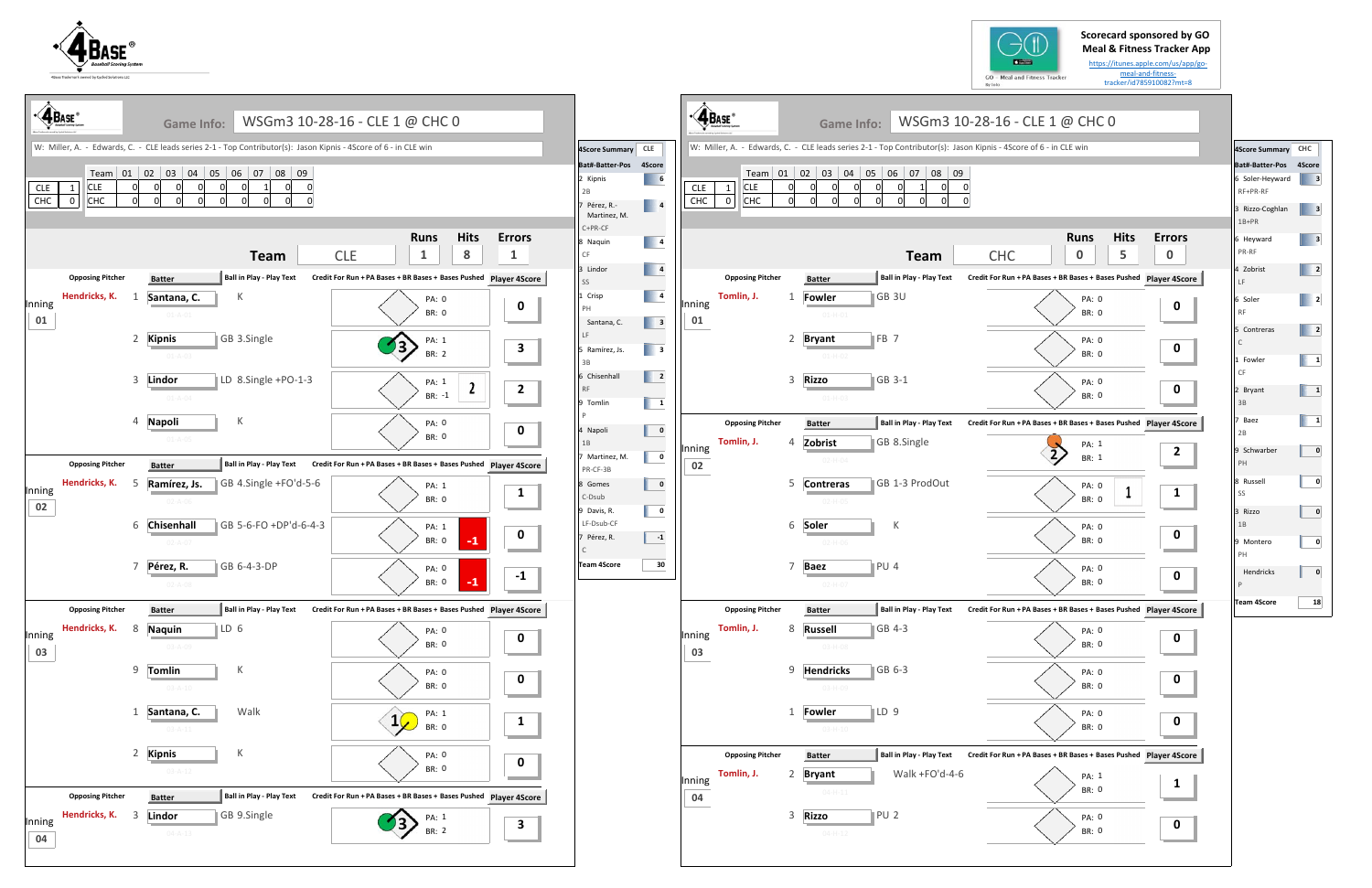

|              |                         | 4 | Zobrist<br>GB 4-6-FO<br>$04 - H - 13$              | PA: 1<br>$\mathbf{1}$<br>$-1$<br><b>BR: 0</b>                 | 0 |
|--------------|-------------------------|---|----------------------------------------------------|---------------------------------------------------------------|---|
|              |                         | 5 | FB 8<br><b>Contreras</b><br>$04 - H - 14$          | PA: 0<br><b>BR: 0</b>                                         | 0 |
|              | <b>Opposing Pitcher</b> |   | <b>Ball in Play - Play Text</b><br><b>Batter</b>   | Credit For Run + PA Bases + BR Bases + Bases Pushed Player 4S |   |
| Inning<br>05 | Tomlin, J.              | 6 | Soler<br>LD 8.Single<br>$05-H-15$                  | PA: 1<br>BR: 1                                                | 2 |
|              |                         | 7 | GB 1-3 ProdOut<br><b>Baez</b><br>$05 - H - 16$     | PA: 0<br>1<br>BR: 0                                           | 1 |
|              |                         | 8 | GB 5-3<br><b>Russell</b><br>$05-H-17$              | PA: 0<br>BR: 0                                                | 0 |
|              | Miller, A.              | 9 | LD <sub>9</sub><br><b>Montero</b><br>$05 - H - 18$ | PA: 0<br><b>BR: 0</b>                                         | 0 |
|              | <b>Opposing Pitcher</b> |   | <b>Ball in Play - Play Text</b><br><b>Batter</b>   | Credit For Run + PA Bases + BR Bases + Bases Pushed Player 4S |   |
| Inning<br>06 | Miller, A.              | 1 | К<br>Fowler<br>$06 - H - 19$                       | PA: 0<br>BR: 0                                                | 0 |
|              |                         | 2 | К<br><b>Bryant</b><br>$06-H-20$                    | PA: 0<br>BR: 0                                                | 0 |
|              |                         | 3 | К<br><b>Rizzo</b><br>$06 - H - 21$                 | PA: 0<br><b>BR: 0</b>                                         | 0 |
|              | <b>Opposing Pitcher</b> |   | <b>Ball in Play - Play Text</b><br><b>Batter</b>   | Credit For Run + PA Bases + BR Bases + Bases Pushed Player 4S |   |
| Inning<br>07 | Shaw, B.                | 4 | GB 4-3<br>Zobrist<br>$07-H-22$                     | PA: 0<br><b>BR: 0</b>                                         | 0 |
|              |                         | 5 | GB 3U<br><b>Contreras</b><br>07-H-23               | PA: 0<br><b>BR: 0</b>                                         | 0 |
|              |                         | 6 | FB 9.Triple<br>Soler-<br><b>Heyward</b>            | PA: 3                                                         | 3 |
|              |                         |   | $07 - H - 24$                                      | BR: 0                                                         |   |
|              |                         | 7 | GB 6-3<br><b>Baez</b><br>$07-H-25$                 | PA: 0<br>BR: 0                                                | 0 |
|              | <b>Opposing Pitcher</b> |   | <b>Ball in Play - Play Text</b><br><b>Batter</b>   | Credit For Run + PA Bases + BR Bases + Bases Pushed Player 4S |   |
| Inning<br>08 | Shaw, B.                | 8 | К<br><b>Russell</b><br>$08 - H - 26$               | PA: 0<br>BR: 0                                                | 0 |
|              |                         | 9 | PU <sub>6</sub><br>Schwarber<br>$08 - H - 27$      | PA: 0<br>BR: 0                                                | 0 |
|              |                         | 1 | <b>Fowler</b><br>GB 7.Single<br>$08 - H - 28$      | PA: 1<br><b>BR: 0</b>                                         | 1 |
|              | Allen, C.               | 2 | $K - 2 - 3$<br><b>Bryant</b><br>$08 - H - 29$      | PA: 0<br>BR: 0                                                | 0 |

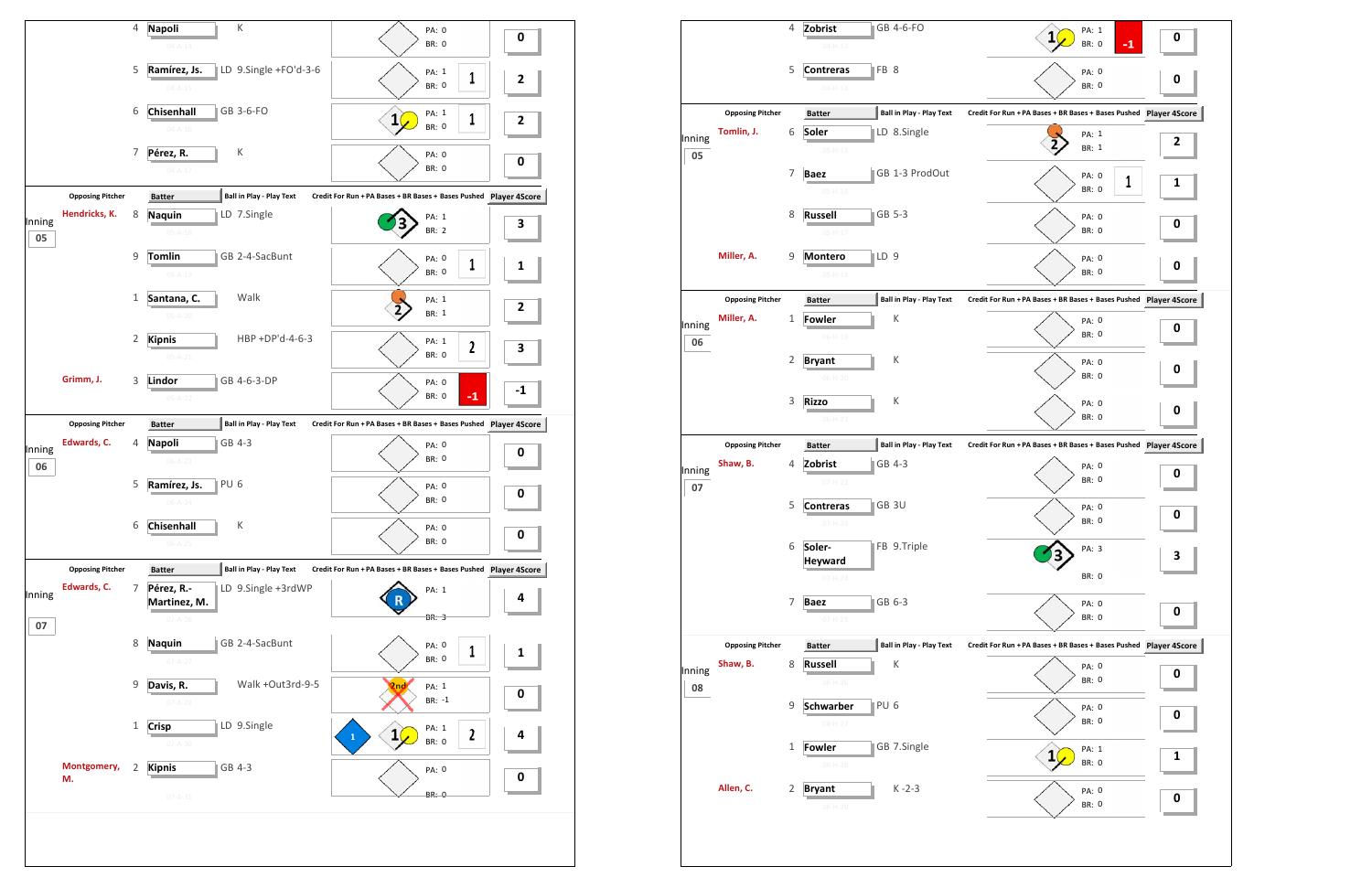

|                                       |                    | <b>Game Info:</b>                                                                                                |               | WSGm3 10-28-16 - CLE 1 @ CHC 0                                       |             |            |   |
|---------------------------------------|--------------------|------------------------------------------------------------------------------------------------------------------|---------------|----------------------------------------------------------------------|-------------|------------|---|
|                                       |                    | W: Miller, A. - Edwards, C. - CLE leads series 2-1 - Top Contributor(s): Jason Kipnis - 4Score of 6 - in CLE win |               |                                                                      |             |            |   |
| <b>CHC</b><br><b>Team</b>             |                    | Total Run(s): 0                                                                                                  | <b>PA: 10</b> | <b>BR: 5</b>                                                         | Pushed: 3   | 4Score: 18 |   |
| Bat Ord #<br><b>Batter</b>            | Inning             | <b>Play Text</b>                                                                                                 |               | Credit For Run + PA Bases + BR Bases + Bases Pushed Player 4Score    |             |            |   |
| <b>Fowler</b><br>$\mathbf{1}$<br>CF   | <b>GB/3U</b><br>01 |                                                                                                                  |               | $\mathbf 0$                                                          | $\mathsf 0$ |            | 0 |
|                                       | LD/9<br>03         |                                                                                                                  |               | 0                                                                    | 0           |            | 0 |
|                                       | / K<br>06          |                                                                                                                  |               | $\Omega$                                                             | $\Omega$    |            | 0 |
|                                       | 08                 | GB / 7.Single                                                                                                    |               | $\mathbf{1}$                                                         | $\mathbf 0$ |            | 1 |
| Bat Ord #<br><b>Batter</b>            | Inning             | <b>Play Text</b>                                                                                                 |               | Credit For Run + PA Bases + BR Bases + Bases Pushed    Player 4Score |             |            |   |
| <b>Bryant</b><br>$\overline{2}$<br>3B | FB/7<br>01         |                                                                                                                  |               | $\Omega$                                                             | $\mathbf 0$ |            | n |
|                                       | 04                 | / Walk +FO'd-4-6                                                                                                 |               | $\mathbf{1}$                                                         | $\mathbf 0$ |            | 1 |
|                                       | /K<br>06           |                                                                                                                  |               | 0                                                                    | $\mathbf 0$ |            | 0 |
|                                       | $/K - 2 - 3$<br>08 |                                                                                                                  |               | 0                                                                    | $\pmb{0}$   |            | 0 |

|                           | <b>Opposing Pitcher</b> | <b>Batter</b>                          | <b>Ball in Play - Play Text</b> |                               | Credit For Run + PA Bases + BR Bases + Bases Pushed | Player 4S  |
|---------------------------|-------------------------|----------------------------------------|---------------------------------|-------------------------------|-----------------------------------------------------|------------|
| Allen, C.<br>Inning<br>09 | 3                       | Rizzo-Coghlan LD 7.Single<br>$09-H-30$ |                                 |                               | PA: 1<br><b>BR: 2</b>                               | 3          |
|                           | 4                       | Zobrist<br>09-H-31                     | К                               |                               | PA: 0<br><b>BR: 0</b>                               | 0          |
|                           | 5                       | <b>Contreras</b><br>09-H-32            | GB 5-3 ProdOut                  |                               | PA: 0<br>BR: 0                                      | 1          |
|                           | 6                       | <b>Heyward</b><br>09-H-33              | GB 3-Error +2ndSB               |                               | PA: 1<br>$\overline{2}$<br><b>BR: 1</b>             | 4<br>3     |
|                           | 7                       | <b>Baez</b><br>$09-H-34$               | К                               |                               | PA: 0<br><b>BR: 0</b>                               | 0          |
| Total Run(s): 0           |                         |                                        |                                 | <b>PA: 10</b><br><b>BR: 5</b> | Pushed: 3                                           | 4Score: 18 |
| Home Team<br>Game Notes   |                         |                                        |                                 |                               |                                                     |            |



|                |                     |        | <b>Game Info:</b>                                                                                                |               | WSGm3 10-28-16 - CLE 1 @ CHC 0                                       |                |            |   |
|----------------|---------------------|--------|------------------------------------------------------------------------------------------------------------------|---------------|----------------------------------------------------------------------|----------------|------------|---|
|                |                     |        | W: Miller, A. - Edwards, C. - CLE leads series 2-1 - Top Contributor(s): Jason Kipnis - 4Score of 6 - in CLE win |               |                                                                      |                |            |   |
| <b>Team</b>    | <b>CLE</b>          |        | Total Run(s): 1                                                                                                  | <b>PA: 14</b> | <b>BR: 8</b>                                                         | Pushed: 7      | 4Score: 30 |   |
| Bat Ord #      | <b>Batter</b>       | Inning | <b>Play Text</b>                                                                                                 |               | Credit For Run + PA Bases + BR Bases + Bases Pushed    Player 4Score |                |            |   |
| $\mathbf{1}$   | Santana, C.<br>LF   | 01     | / K                                                                                                              |               | $\mathbf 0$                                                          | $\mathsf 0$    |            | 0 |
|                |                     | 03     | / Walk                                                                                                           |               | $\mathbf{1}$                                                         | 0              |            | 1 |
|                |                     | 05     | / Walk                                                                                                           |               | $\mathbf{1}$                                                         | $\mathbf{1}$   |            | 2 |
|                | <b>Crisp</b><br>PH  | 07     | LD / 9.Single                                                                                                    |               | $\mathbf 1$                                                          | 0              | 2          |   |
| Bat Ord #      | <b>Batter</b>       | Inning | <b>Play Text</b>                                                                                                 |               | Credit For Run + PA Bases + BR Bases + Bases Pushed    Player 4Score |                |            |   |
| $\overline{2}$ | <b>Kipnis</b><br>2B | 01     | GB / 3.Single                                                                                                    |               | $\mathbf{1}$                                                         | $\overline{2}$ |            | 3 |
|                |                     | 03     | / K                                                                                                              |               | $\mathbf 0$                                                          | 0              |            | 0 |
|                |                     | 05     | / HBP +DP'd-4-6-3                                                                                                |               | $\mathbf{1}$                                                         | 0              | 2          | 3 |
|                |                     | 07     | GB / 4-3                                                                                                         |               | $\mathsf 0$                                                          | $\pmb{0}$      |            | 0 |
|                |                     |        |                                                                                                                  |               |                                                                      |                |            |   |
|                |                     |        |                                                                                                                  |               |                                                                      |                |            |   |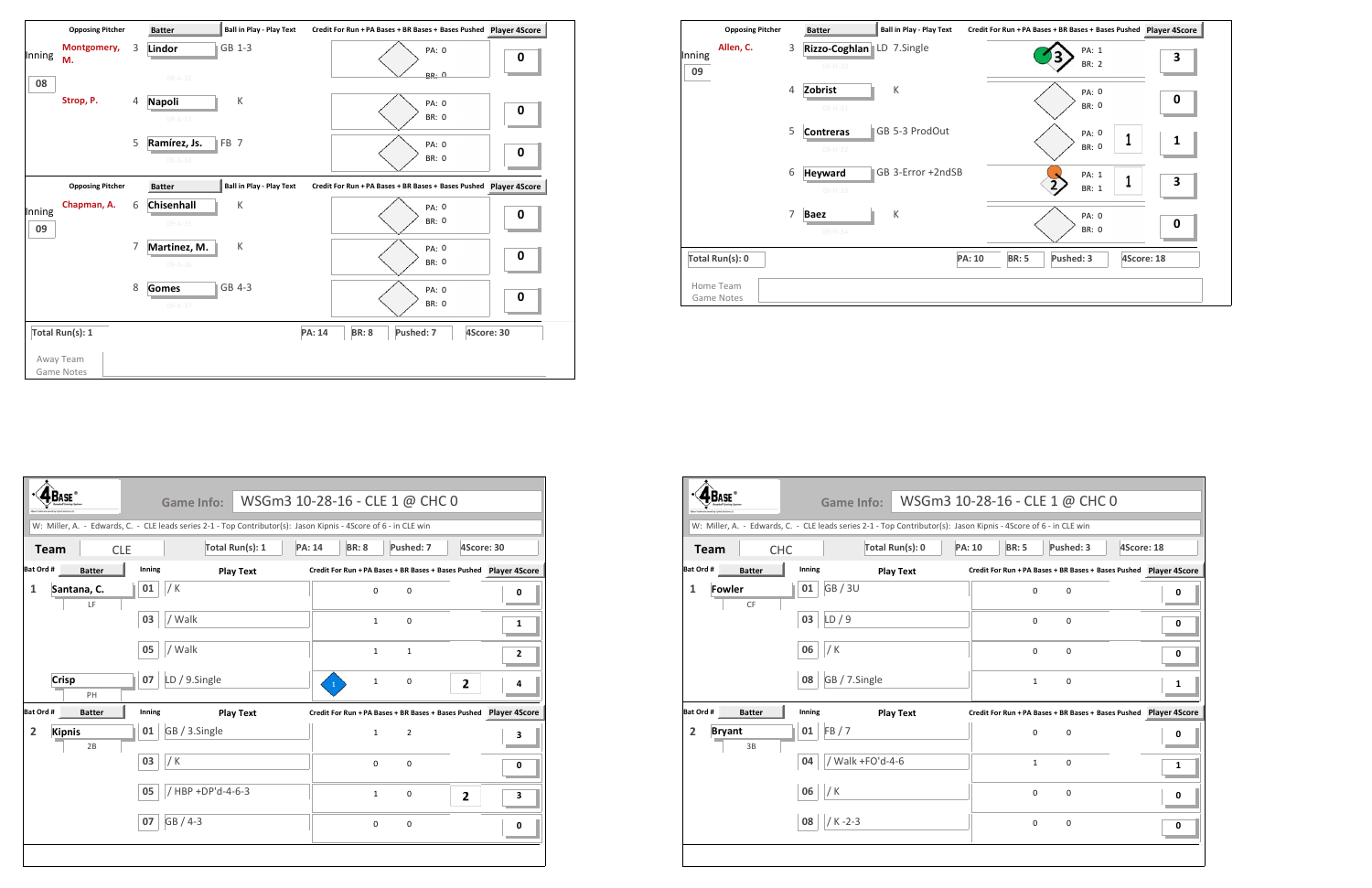| Bat Ord #      | <b>Batter</b>                  | Inning | <b>Play Text</b>        |                                                                   |              |
|----------------|--------------------------------|--------|-------------------------|-------------------------------------------------------------------|--------------|
| 3              | Lindor<br>SS                   | 01     | LD / 8.Single +PO-1-3   | $\mathbf{1}$<br>$-1$<br>2                                         | $\mathbf{2}$ |
|                |                                | 04     | GB / 9.Single           | $\overline{2}$<br>$\mathbf 1$                                     | З            |
|                |                                | 05     | GB / 4-6-3-DP           | 0<br>$\mathsf 0$<br>$-1$                                          | $-1$         |
|                |                                | 08     | GB / 1-3                | $\pmb{0}$<br>$\pmb{0}$                                            | 0            |
|                |                                |        |                         |                                                                   |              |
| Bat Ord #      | <b>Batter</b>                  | Inning | <b>Play Text</b>        |                                                                   |              |
| 4              | <b>Napoli</b><br>1B            | 01     | / K                     | 0<br>$\mathsf 0$                                                  | 0            |
|                |                                | 04     | / K                     | 0<br>$\mathsf 0$                                                  | 0            |
|                |                                | 06     | GB / 4-3                | 0<br>0                                                            | 0            |
|                |                                | 08     | / K                     | 0<br>$\pmb{0}$                                                    | 0            |
| Bat Ord #      | <b>Batter</b>                  | Inning | <b>Play Text</b>        | Credit For Run + PA Bases + BR Bases + Bases Pushed Player 4Score |              |
| 5              | Ramírez, Js.<br>3B             | 02     | GB / 4.Single +FO'd-5-6 | $\mathbf 1$<br>$\mathsf 0$                                        | 1            |
|                |                                | 04     | LD / 9.Single +FO'd-3-6 | $\mathbf{1}$<br>0<br>1                                            | 2            |
|                |                                | 06     | PU/6                    | $\pmb{0}$<br>0                                                    | 0            |
|                |                                | 08     | FB/7                    | 0<br>0                                                            | 0            |
| Bat Ord #      | <b>Batter</b>                  | Inning |                         | Credit For Run + PA Bases + BR Bases + Bases Pushed Player 4Score |              |
|                |                                |        | <b>Play Text</b>        |                                                                   |              |
| 6              | Chisenhall<br><b>RF</b>        | 02     | GB / 5-6-FO +DP'd-6-4-3 | $\mathsf 0$<br>$\mathbf{1}$<br>$-1$                               | 0            |
|                |                                | 04     | GB / 3-6-FO             | 0<br>$\mathbf 1$<br>1                                             | 2            |
|                |                                | 06     | / K                     | 0<br>0                                                            | 0            |
|                |                                | 09     | / K                     | 0<br>0                                                            | 0            |
| Bat Ord #      | <b>Batter</b>                  | Inning | <b>Play Text</b>        | Credit For Run + PA Bases + BR Bases + Bases Pushed Player 4Score |              |
| $\overline{7}$ | Pérez, R.<br>C                 | 02     | GB / 6-4-3-DP           | $\pmb{0}$<br>0<br>$-1$                                            | $-1$         |
|                |                                | 04     | / K                     | 0<br>0                                                            | 0            |
|                | Pérez, R.-<br>Martinez, M.     | 07     | LD / 9.Single +3rdWP    | 3<br>$\mathbf{1}$                                                 | 4            |
|                | $C+PR-CF$                      |        |                         |                                                                   |              |
|                | Martinez, M.<br>PR-CF-3B       | 09     | $/$ K                   | $\pmb{0}$<br>0                                                    | 0            |
| Bat Ord #      | <b>Batter</b>                  | Inning | <b>Play Text</b>        | Credit For Run + PA Bases + BR Bases + Bases Pushed Player 4Score |              |
| 8              | <b>Naquin</b><br>$\mathsf{CF}$ | 03     | LD/6                    | 0<br>$\mathsf 0$                                                  | 0            |
|                |                                | 05     | LD / 7.Single           | $\mathbf{1}$<br>$\overline{2}$                                    | 3            |
|                |                                | 07     | GB / 2-4-SacBunt        | $\pmb{0}$<br>0<br>1                                               | $\mathbf{1}$ |
|                |                                |        |                         |                                                                   |              |

|                         | Bat Ord #<br><b>Batter</b>      | Inning       | <b>Play Text</b>             | Credit For Run + PA Bases + BR Bases + Bases Pushed Player 4Score    |              |
|-------------------------|---------------------------------|--------------|------------------------------|----------------------------------------------------------------------|--------------|
| 3                       | <b>Rizzo</b>                    | 01           | GB / 3-1                     | 0<br>0                                                               | 0            |
|                         | 1B                              | 04           | PU/2                         | 0<br>0                                                               | 0            |
|                         |                                 | 06           | / $K$                        | $\pmb{0}$<br>0                                                       |              |
|                         |                                 |              |                              |                                                                      | 0            |
|                         | Rizzo-Coghlan<br>1B+PR          | 09           | LD / 7.Single                | $\overline{2}$<br>$\mathbf{1}$                                       | 3            |
| Bat Ord #               | <b>Batter</b>                   | Inning       | <b>Play Text</b>             | Credit For Run + PA Bases + BR Bases + Bases Pushed    Player 4Score |              |
| $\overline{a}$          | Zobrist<br>LF                   | 02           | GB / 8.Single                | $\mathbf 1$<br>$\mathbf 1$                                           | $\mathbf{2}$ |
|                         |                                 | 04           | GB / 4-6-FO                  | $\mathbf 1$<br>0<br>$-1$                                             | 0            |
|                         |                                 | 07           | GB / 4-3                     | 0<br>0                                                               | 0            |
|                         |                                 | 09           | $/$ K                        | 0<br>0                                                               | 0            |
| Bat Ord #               | <b>Batter</b>                   | Inning       | <b>Play Text</b>             | Credit For Run + PA Bases + BR Bases + Bases Pushed    Player 4Score |              |
| 5                       | <b>Contreras</b>                | 02           | GB / 1-3 ProdOut             | 0<br>0<br>1                                                          | 1            |
|                         | $\mathsf C$                     | 04           | FB/8                         | 0<br>0                                                               | 0            |
|                         |                                 | 07           | <b>GB/3U</b>                 | 0<br>0                                                               | 0            |
|                         |                                 | 09           | GB / 5-3 ProdOut             | 0<br>0<br>1                                                          | 1            |
| Bat Ord #               | <b>Batter</b>                   | Inning       | <b>Play Text</b>             |                                                                      |              |
| 6                       | Soler                           | 02           | / K                          | 0<br>0                                                               | 0            |
|                         |                                 |              | LD / 8.Single                | $\mathbf{1}$<br>$\mathbf 1$                                          | 2            |
|                         | <b>RF</b>                       | 05           |                              |                                                                      |              |
|                         | Soler-Heyward                   | 07           | FB / 9.Triple                | 3<br>0                                                               | 3            |
|                         | RF+PR-RF<br><b>Heyward</b>      | 09           | GB / 3-Error +2ndSB          | $\mathbf 1$<br>$\mathbf{1}$<br>1                                     | 3            |
|                         | PR-RF<br><b>Batter</b>          | Inning       |                              | Credit For Run + PA Bases + BR Bases + Bases Pushed Player 4Score    |              |
| $\overline{\mathbf{z}}$ | <b>Baez</b>                     | 02           | <b>Play Text</b><br>PU/4     | 0<br>$\mathsf 0$                                                     | 0            |
|                         | 2B                              | 05           | GB / 1-3 ProdOut             | 0<br>0<br>1                                                          | 1            |
|                         |                                 | 07           | GB / 6-3                     | 0<br>0                                                               | 0            |
|                         |                                 | 09           | / $K$                        | 0<br>0                                                               | 0            |
|                         |                                 |              |                              |                                                                      |              |
| 8                       | <b>Batter</b><br><b>Russell</b> | Inning<br>03 | <b>Play Text</b><br>GB / 4-3 | $\mathbf 0$<br>0                                                     | 0            |
| Bat Ord #<br>Bat Ord #  | SS                              | 05           | GB / 5-3                     | 0<br>0                                                               |              |
|                         |                                 | 08           | / K                          | 0<br>0                                                               | 0<br>0       |

|              |                |                                         | un + PA Bases + BR Bases + Bases Pushed Player 4Score  |
|--------------|----------------|-----------------------------------------|--------------------------------------------------------|
| 0            | 0              |                                         | 0                                                      |
| 0            | 0              |                                         | 0                                                      |
| 0            | 0              |                                         | 0                                                      |
| 1            | $\overline{2}$ |                                         | 3                                                      |
|              |                | un + PA Bases + BR Bases + Bases Pushed | <b>Player 4Score</b>                                   |
| 1            | 1              |                                         | 2                                                      |
| 1            | 0              | -1                                      | 0                                                      |
| 0            | 0              |                                         | 0                                                      |
| 0            | 0              |                                         | 0                                                      |
|              |                |                                         | un + PA Bases + BR Bases + Bases Pushed  Player 4Score |
| 0            | 0              | 1                                       | 1                                                      |
| 0            | 0              |                                         | 0                                                      |
| 0            | 0              |                                         | 0                                                      |
| 0            | 0              | 1                                       | 1                                                      |
|              |                |                                         | un + PA Bases + BR Bases + Bases Pushed  Player 4Score |
|              |                |                                         |                                                        |
| 0            | 0              |                                         | 0                                                      |
| 1            | 1              |                                         | 2                                                      |
| 3            | 0              |                                         | 3                                                      |
| $\mathbf{1}$ | $\mathbf 1$    | 1                                       | 3                                                      |
|              |                |                                         |                                                        |
|              |                |                                         |                                                        |
| 0            | 0              |                                         | 0                                                      |
| 0            | 0              | 1                                       | 1                                                      |
| 0            | 0              |                                         | 0                                                      |
| 0            | 0              |                                         | 0                                                      |
|              |                | un + PA Bases + BR Bases + Bases Pushed | <b>Player 4Score</b>                                   |
| 0            | 0              |                                         | 0                                                      |
| 0            | 0              |                                         | 0                                                      |
| 0            | 0              |                                         | 0                                                      |